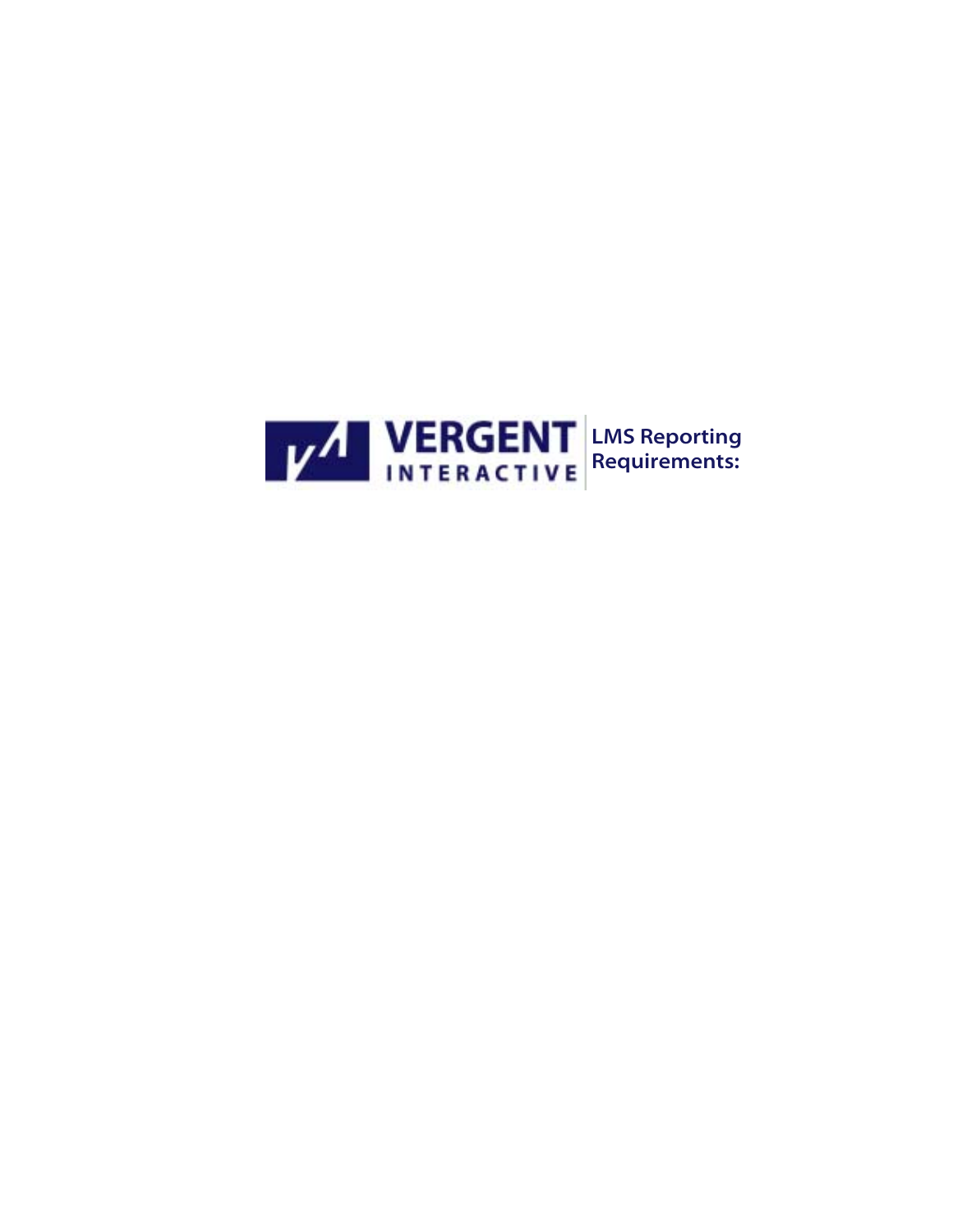

### •**Reports**

–Ability to deliver reports in multiple formats including browser, email, fax, and printer

–Vendor suggested list of reports to include but not limited to:

–Pre and post assessments- User and CUSTOMER

–Length of time in program- CUSTOMER

–Number of times individual user accesses program- CUSTOMER

–% of course completed - CUSTOMER

–Flexible reports with various parameters for CUSTOMER

–Date range

–Specific dates

–Specific territory/zone

–Specific customer

–Ability to export report data to standard MS Office tools, e.g., Word, Excel –Built-in report scheduling and event-based generation

–Secured access to information and ability to integrate with single sign-on –Ability to control report access through client/reporting groups, e.g.,

Territory Managers, Training, Zone Vice Presidents, senior management.

## •**Report Development**

–Hierarchies: Ability to define drill-down paths and report layouts.

–Provide visual development tools and environment for rapid report development.

–Ability to develop reports centrally and distribute to client/reporting groups stated above.

#### •**Interface**

–Offers intuitive user interface

–Integrates and provides portal capability

–Includes specific CUSTOMER branding in all appropriate images

#### •**Control/Execution**

–Client-controlled content selection

–Usage charges based on bulk license not individual access occurrences

–Allow CUSTOMER to define reports and queries

–Filtering: Allows client to select subset of results (e.g., top 10%)

–Allows client to define exception conditions

# •**Optional Features/Functions**

–CUSTOMER controlled report personalization and formatting

–Parameterized reporting: Allows CUSTOMER to refresh data in report by providing runtime values

–Allows CUSTOMER to hide fields

–Ability to toggle between tabular and graphical views of data